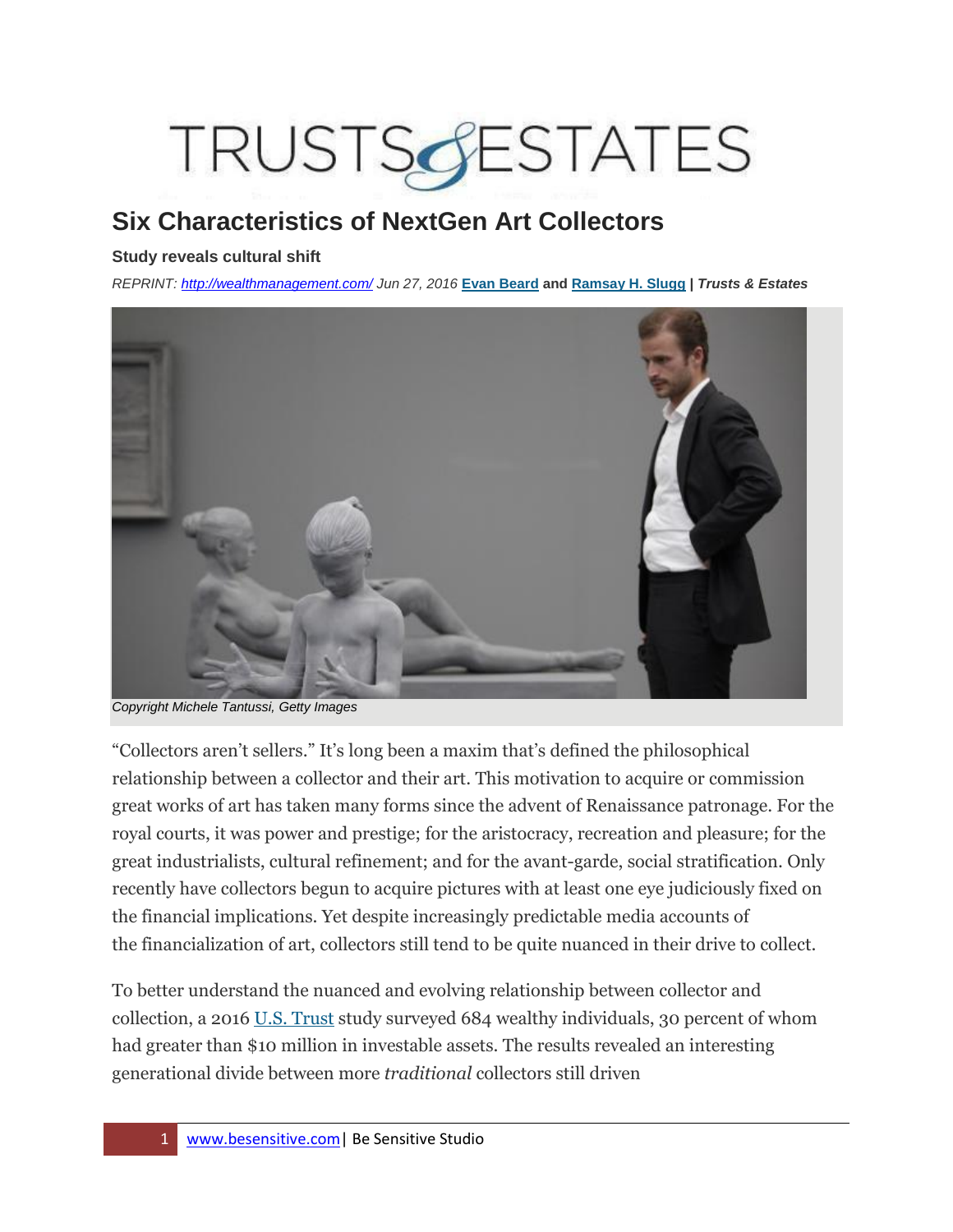by connoisseurship and aesthetic pleasure and *next-gen* collectors increasingly concerned with how art behaves as a capital asset.

## **Six Key Characteristics**

We identified six key cultural characteristics of the new breed of collector, each carrying implications for art market and estate planning professionals.

**1. An eye on investment**: Perhaps because they grew up during one of the greatest art market expansions in history, younger collectors are significantly more financially driven in their collecting and are more likely to view collecting art as a way to build significant wealth. This will require their financial and estate planners to incorporate this asset class into financial modeling and to focus beyond basic estate planning specifically for this asset.

**2. Heightened expectations**: Younger collectors are less likely to view art as a risky investment and more likely to expect sustainable price appreciation in the future… likely because they haven't experienced large down-cycles like the early 1990s pullback.

**3. More commercially minded**: Perhaps because of the rapid expansion of the secondary market, the ubiquity of art advisors and access to lower-cost digital sales channels, millennials are much more comfortable selling their art as they build their collections. The downside is that as transactions increase, so do taxes and transaction costs. As a result, tax and financial advisors will need to be engaged earlier to help mitigate the impact of federal and state taxes.

**4. Art as loan collateral**: Younger collectors are more willing to use their collection as loan collateral to take advantage of strategic investment opportunities. Though proceeds of art loans may be used to acquire more art, often proceeds are used to accomplish other personal or financial goals.

**5. More socially engaged:** Millennial and Gen X collectors are very socially engaged within the art world's new globalized experience economy. Within this community, art collecting has become an important means for social and political advocacy on an international stage. Moving beyond the borders, though, presents additional regulatory issues which planners must be mindful of.

**6. A philanthropic mindset**: Younger collectors are more apt to gift their art to nonprofit entities, while older collectors are far more likely to gift their art to family.